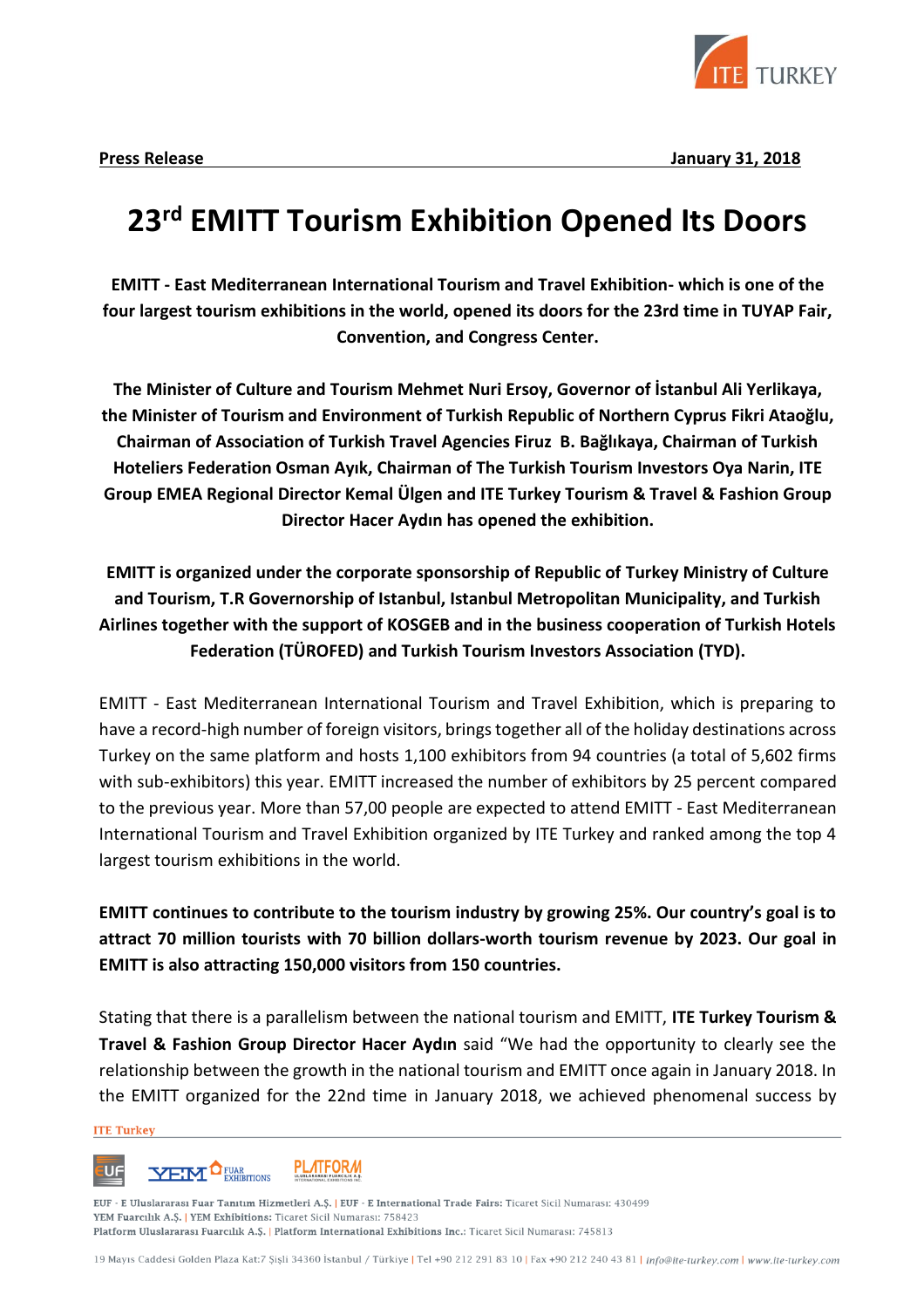

hosting 1,065 exhibitors from 85 countries and 54,364 visitors in EMITT. Today, EMITT opens its doors for the 23rd time. Today, everyone has contributed to this event we organize as one of the four largest tourism exhibitions. Therefore, we thank you all. Much like that of ITE Berlin which shapes the future of the world, a similar process is taking place in our exhibition held in Turkey. We achieved 25 percent growth with 100 countries as well as the participation of over 700 hosted buyers and hundreds of people from Turkey. Turkish Tourism will rise in 2019. We aim to attract 70 million tourists with 70 billion dollars earning and bring 150,000 visitors from 150 countries in 2023."

Sharing his views regarding EMITT organization, **ITE Group Regional Director EMEA Kemal Ülgen** said "We are very proud that EMITT is one of the main exhibitions within the body of our company for 10 years. In the past year, we have grown by 25 percent compared to the previous year and welcomed 1065 exhibitors from 85 countries and over 54,000 visitors. We have performed many promotional activities in Turkey, Eurasia region, and around the world in order to provide support for Turkish tourism and will continue to carry out activities in this regard. Since its foundation, EMITT has been one of the most important platforms to contribute both to its visitors and exhibitors as well as the Turkish tourism industry."

Stating that EMITT is one of the most important exhibitions that brings together the Turkish tourism industry elements, **Chairman of TTYD Oya Narin** added; "I would like to thank especially Ms. Hacer and ITE for their contributions. Exhibitions are very important to us. We come together, discuss our agenda, and spend time with our friends from international countries. This is why it is highly important for us."

"EMITT's development continues by accelerating every day in parallel with the Turkish tourism industry and EMITT always makes us proud by being one of the few leading exhibitions in the world. EMITT is also an exhibition with two features: Its first feature is that it constantly follows the development, trends, and tendencies in the tourism industry in the world and keeps itself dynamic. Its second feature is that it acts as a bridge between continents, geographies in Turkey and it connects all institutions and organizations in the industry. Hence, it keeps going forward by becoming more successful each day." stated the **Chairman of the Board of TÜROFED Osman Ayık**.

**Chairman of TÜRSAB Firuz B. Bağlıkaya** pointed out that they were very pleased to attend EMITT exhibition after 18 years as TÜRSAB: "Standing out with various events it hosts, İstanbul is a world heritage city which attracts more and more attention every year. This exhibition also offers exhibitors the opportunity to discover the beauties of the city. Turkey grew more than 3 times of the world tourism and broke a record in visitor numbers in 2018. The tourism industry, which provides more than 54 job opportunities and enables the economy to operate smoothly, raises the

# **ITE Turkey**



EUF - E Uluslararası Fuar Tanıtım Hizmetleri A.Ş. | EUF - E International Trade Fairs: Ticaret Sicil Numarası: 430499 YEM Fuarcılık A.Ş. | YEM Exhibitions: Ticaret Sicil Numarası: 758423 Platform Uluslararası Fuarcılık A.Ş. | Platform International Exhibitions Inc.: Ticaret Sicil Numarası: 745813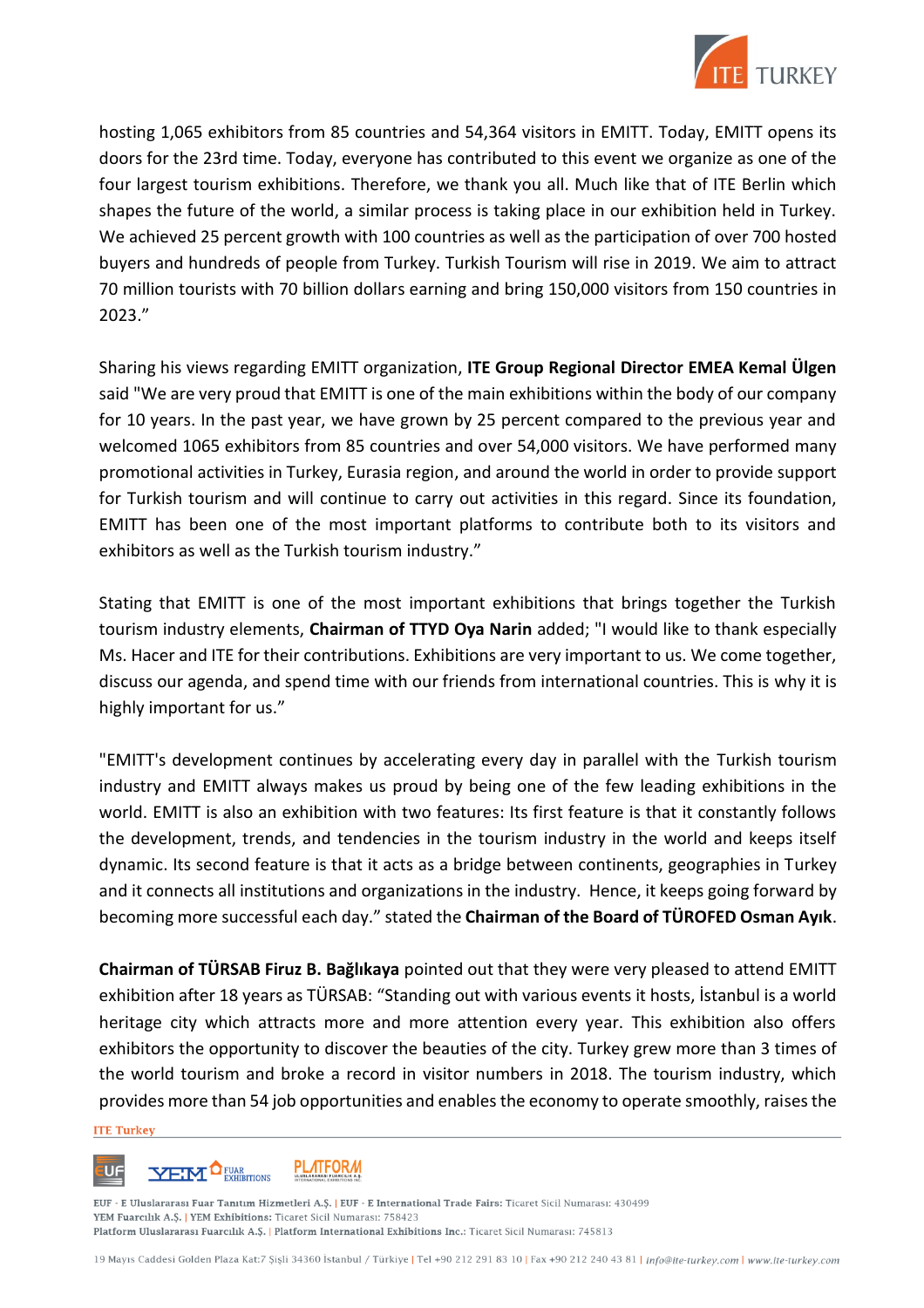

country image and functions as a medium for building relationships between countries. I would like to extend my sincere gratitude to our Minister and his team for their support to the industry by motivating the industry and understanding our problems well and showing a strong determination to find solutions."

**Governor Of İstanbul Ali Yerlikaya** pointed out that EMITT is one of the leading international tourism exhibitions and added "I think that Istanbul EMITT Exhibition will be able to achieve the solid success which will always be pointed at as being future-forward in the coming period under the leadership of our ministry. Of course, it is no coincidence that the exhibition is being held in İstanbul. The Istanbul Airport, which was opened earlier will be one of the most important cornerstones of our times. When the airport is completed, we will bring a new dimension to the tourism industry of the country with a capacity of 200 million passengers. In the year 2000, 2.3 million tourists visited İstanbul. And in 2018, this figure reached 13.5 million. İstanbul has broken a new historical record in terms of tourism. Tourism share in the country's economy exceeded 30%.

**The Minister of Culture and Tourism Mehmet Nuri Ersoy** said that they have revised their targets in tourism after he took office and that they changed their 2023 goals to 70 million tourists and 70 billion dollars. Indicating that TÜİK (Turkish Statistical Institute) had announced Turkey's 2018 tourism data in the morning, Ersoy said "The number of foreign tourists is 39 million 488 thousand. The number of Turkish visitors living abroad is 6 million 624 thousand. In total, 46 million 112 thousand tourists visited Turkey in 2018. Total tourism revenue exceeded 29.5 billion dollars. In 2017, per capita income was 681 dollars, and this figure was 647 dollars in 2018. This is an important data, but it is also a data that needs to be interpreted differently. We said that we will add one more important data. As of January 2019, we have stated that we will be announcing the income per person per night in the data announcements since it is this data that is real and important to us. In 2017, our revenue per person per night was 63.2 dollars. As it will be announced officially on February 7, our estimated revenue per person per night has reached 66.5 dollars. As of this year, there is an improvement in the revenue per person per night."

Speaking of the goal to generate 70 million tourists with 70 billion dollars revenue; "After seeing this data, attracting 70 million people does not seem difficult. The important part is generating 70 billion dollars revenue. What does that mean? We need to increase our per capita income by 50% until 2023. In order to achieve this, we now need to make a transition from quantitative tourism to qualified tourists, which means focusing on tourists that generate revenue by other means than accommodation, stepping up to the next level. Since it is not possible for us to achieve a 50 percent increase in per capita income only by increasing accommodation revenue. We need to diversify and increase revenues earned outside of the accommodation." stated the Minister Ersoy.

### **ITE Turkey**



EUF - E Uluslararası Fuar Tanıtım Hizmetleri A.Ş. | EUF - E International Trade Fairs: Ticaret Sicil Numarası: 430499 YEM Fuarcılık A.Ş. | YEM Exhibitions: Ticaret Sicil Numarası: 758423 Platform Uluslararası Fuarcılık A.Ş. | Platform International Exhibitions Inc.: Ticaret Sicil Numarası: 745813